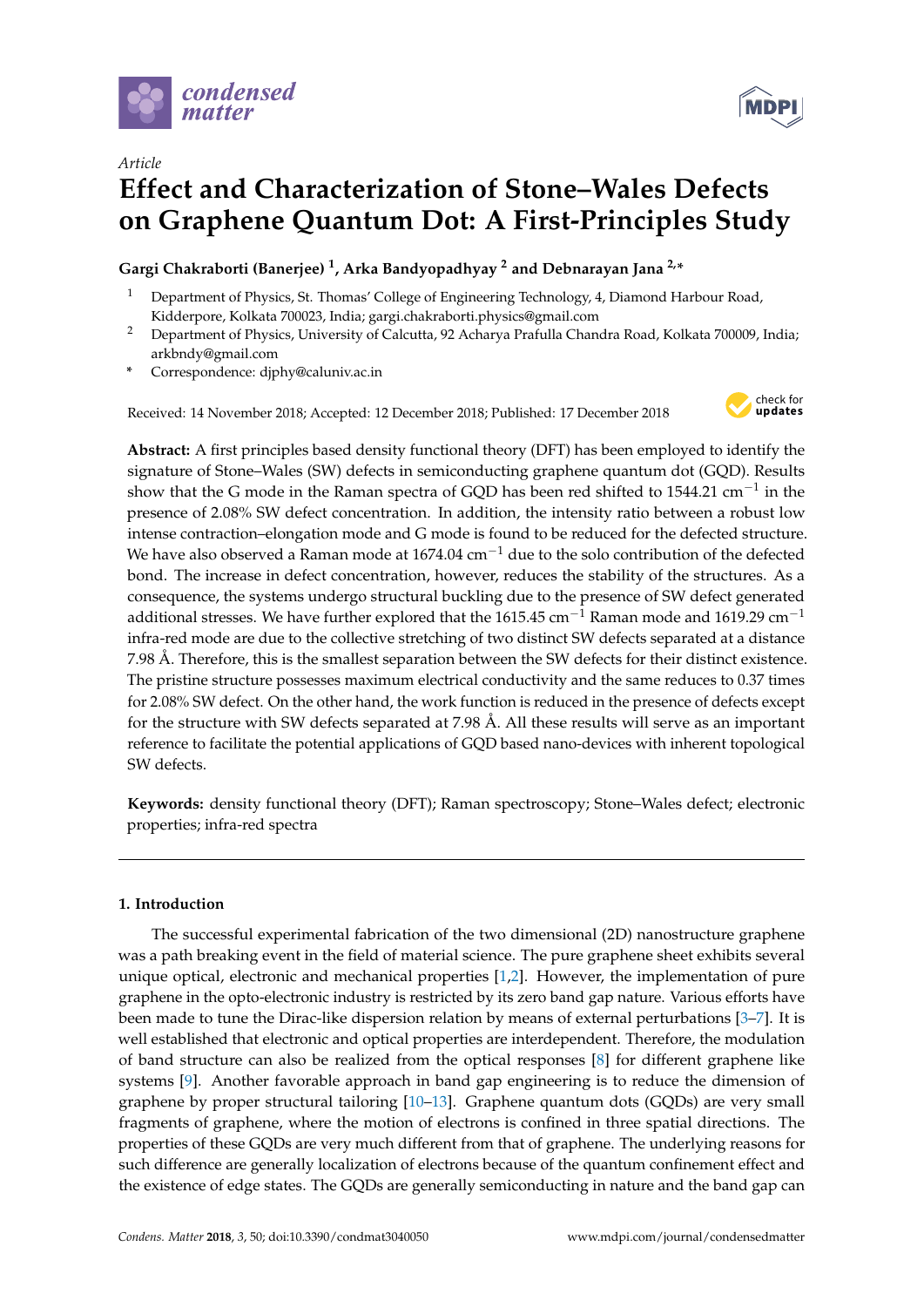be tuned by varying the shape, size and surface chemistry [14–16]. Because of these tunable band gaps, GQDs can be used in photovoltaic devices [17,18]. Clearly, a graphene sheet does not allow photovoltaic applications because of the zero band gap nature. In addition, GQDs have also been observed to facilitate potential applications in organic LEDs [19], fuel cells [20], bio-imaging [21,22], bio-sensing [23,24], and environmental monitoring devices [25].

Point defects in graphene have drawn enormous interest because of their unavoidable existence in sample preparation [26–30]. The Stone–Wales (SW) defect [31,32] is a customary topological disorder in the graphene systems and its derivatives i.e., carbon nanotubes [33], nanoribbons [34] and fullerenes [35]. This involves rotation of carbon-carbon (C-C) bonds with respect to the midpoint by an angle *π*/2. As a result, four neighbouring hexagons are transformed into two heptagon-pentagon (7-5) pairs. These types of defects can also be artificially engineered in the laboratory [36]. The specific position of the defects can be identified with the help of transmission electron microscope (TEM) [36,37]. It is evident from previous reports that concentration as well as the specific positions of the defects crucially determine the hybridization and stability of the systems. These modifications have immense impact on the electronic band structure [38], and, hence, on the conductivity of the system [39,40]. In this context, it is worth mentioning that Lu et al. [41] have successfully transformed  $C_{60}$  molecules into equal sized graphene quantum dots. Although SW defects are extremely common in the fullerene molecules [35], the effects of SW defects on graphene quantum dots have been less explored.

Raman spectroscopy [42] is a widely used non-invasive characterization technique for the carbon networks. The nature and concentration of defects on graphene like systems can be efficiently identified using this tool [43–46]. For example, the first order Raman spectrum of graphene exhibits single predominant stretching like mode called G band [42]. This mode is a signature of *sp*<sup>2</sup> hybridized C atoms in the system. The other defect related bands (D band) are due to second order Raman scattering process and it does not have any impact on the first order vibrational spectra. In addition, infra-red (IR) spectroscopy is another efficient tool for the characterization of carbon bonded materials. One can easily comment on the vibrational states of any system by studying the variation of IR frequencies of the incident electromagnetic radiation.

Motivated by the above discussions, we have systematically investigated the effect of SW defects on the vibrational and electronic properties of the graphene quantum dot (GQD). The effects have been explored for different concentrations and different positions of the SW defects. This paper has been organized as follows. First, the computational methodologies have been presented. In the next section, we have critically commented on the structural modifications due to the presence of SW defects in the system. Afterwards, we have extensively discussed the impact on the Raman and IR spectra of the GQD, followed by the variation in electronic properties i.e., dipole moment variation, effect on conductivity, work function, energy gap, etc. Finally, conclusions are drawn in Section 7. We expect that these results will broaden the possibilities of GQDs to be used in nano-electronic devices.

#### **2. Computational Details**

All the calculations have been performed under the framework of density functional theory (DFT) as implemented in the software Gaussian 09W [47]. The self-consistent ground state (true minima) has been achieved using Becke three parameters functional with Lee–Yang–Parr non-local electron correlation (B3LYP) [48,49] and the basis set 6-31G(d). We have used the optimized geometry for vibrational analysis with the same functional and basis set. The Hessian matrix (*f*) contains the second order partial derivatives of the potential (Φ) with respect to atomic displacements (*x*) from equilibrium positions as described in Equation (1)

$$
f_{p,q} = \left(\frac{\partial^2 \Phi}{\partial x_p \partial x_q}\right)_{equilibrium}.
$$
 (1)

Order of the matrix depends on the number of atoms (N) in the system. These force constants are further rewritten in terms of mass (m) weighted Cartesian coordinates (*fmwc*) as shown in Equation (2)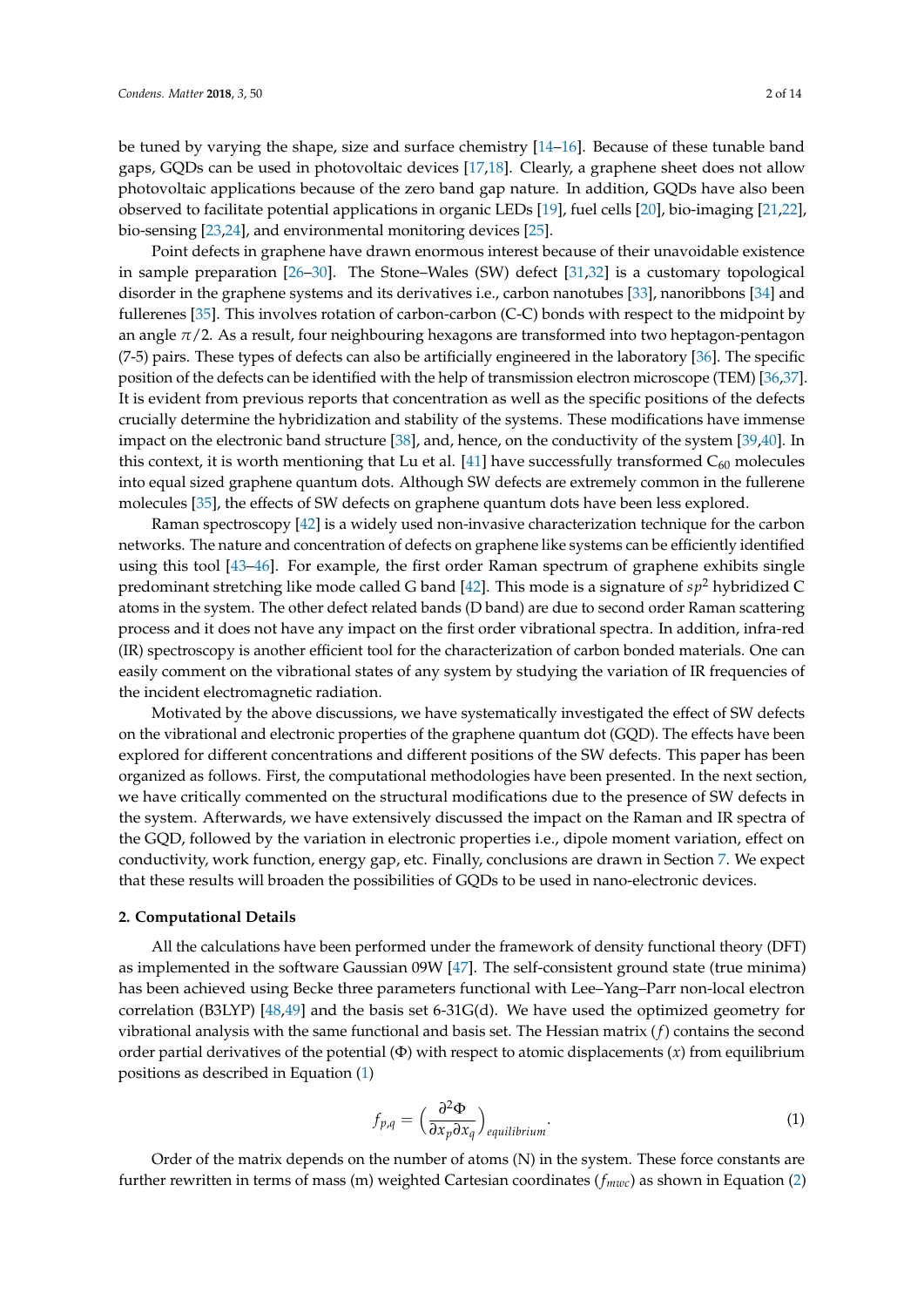$$
f_{mwc; p,q} = \left(\frac{\partial^2 \Phi}{\partial X_p \partial X_q}\right)_{equilibrium}.
$$
 (2)

Here,  $X_p = \sqrt{m_p} x_p$  and  $X_q = \sqrt{m_q} x_q$ . The square roots of the eigenvalues of the above 3 N  $\times$  3 N matrix give rise to the fundamental frequencies of the system. The translational and rotational modes are then separated out and Schmidt orthogonalization gives rise to the remaining 3 N–6 N vibrational modes. All these frequencies are verified to be real for the stability purpose. Raman intensities  $(I_i)$  have been calculated from the Raman scattering activity (*S<sup>i</sup>* ) for the i-th normal mode using Equation (3)

$$
I_i = \frac{f(\bar{v_0} - \bar{v_i})^4 S_i}{\bar{v_i} e^{-\frac{hc\bar{v_i}}{kT}}}.
$$
\n
$$
(3)
$$

Here, *ν*<sub>0</sub> is the wavenumber (WN) of the incident photon, *v*<sub>*i*</sub> is the WN of i-th normal mode, *h* is the Planck's constant, *c* is the speed of light, *k* is Boltzmann constant and *f* is the normalization factor. This calculation has been performed at temperature 293.15 K and an exciting wavelength 785 nm. The Raman and IR spectra are plotted with Lorentzian envelope with full width half maximum (FWHM) equal to 5 cm<sup>-1</sup> for better understanding. Besides, a scaling factor 0.9614 has been employed to obtain the actual WN from the DFT generated data in accordance with our basis/functional pair [50].

It is worth noting that the electronic ground state of the systems gets perturbed due to the first order Raman scattering process. However, the electronic state returns to the same ground state with different vibrational level after each event. Therefore, we have also explored the density of states (DOS) of the systems with the help of GaussSum 3.0 software [51]. HOMO and LUMO are the highest occupied molecular orbital and lowest unoccupied molecular orbital of the systems and the difference between their energies (E*LUMO* − E*HOMO*) is essentially the band gap of the systems. We have additionally calculated the activation energy or work function of the systems from the difference between energies of the vacuum level and the HOMO ( $W = E_{vacuum} - E_{HOMO}$ ).

#### **3. Structural Modifications**

It is well established that electron confinement effect reduces with increasing size of graphene clusters and, for a system with 48 carbon (C) atoms, the bulk property predominates [16].

Motivated by this, we have chosen the graphene cluster with 48 C atoms to investigate the effect of SW defects on its vibrational and electronic properties. Note that only the middle bond has been rotated for the SW defect concentration 2.08% and, for 4.17% defect concentration, different possible positions have been indicated in Figure 1a. In Figure 1a, we have intentionally avoided the terminal bonds as defect positions for stability reasons. Therefore, the only choices to obtain 4.17% defect are 'ab', 'ac', 'ad', 'ae', 'af' and 'dd′ '. Other possibilities have been declined due to symmetry arguments. In addition, the ground state geometry reveals that, similar to 'ae', the 'af' system (indicated in Figure 1a) also introduces tetragon into the structure (shown in Table 1), which also reduces the stability of the system.

**Table 1.** Table for the number of non-hexagonal polygons in the systems, distance between two defect positions and the total energy E of the systems.

| <b>Systems</b> | Tetragon | Pentagon | Heptagon | Octagon | Distance (A) | E(eV)        |
|----------------|----------|----------|----------|---------|--------------|--------------|
| pristine       | $\theta$ |          |          |         |              | $-50,074.06$ |
| s-SW           |          |          |          |         |              | $-50,070.92$ |
| ab             |          |          |          |         | 2.36         | $-50,069.59$ |
| ac             | $\theta$ |          |          | 0       | 3.00         | $-50,069.01$ |
| ad             |          |          |          |         | 3.99         | $-50,068.48$ |
| ae             |          |          |          |         | 2.82         | $-50,067.24$ |
| dd'            |          |          |          |         | 7.98         | $-50,068.52$ |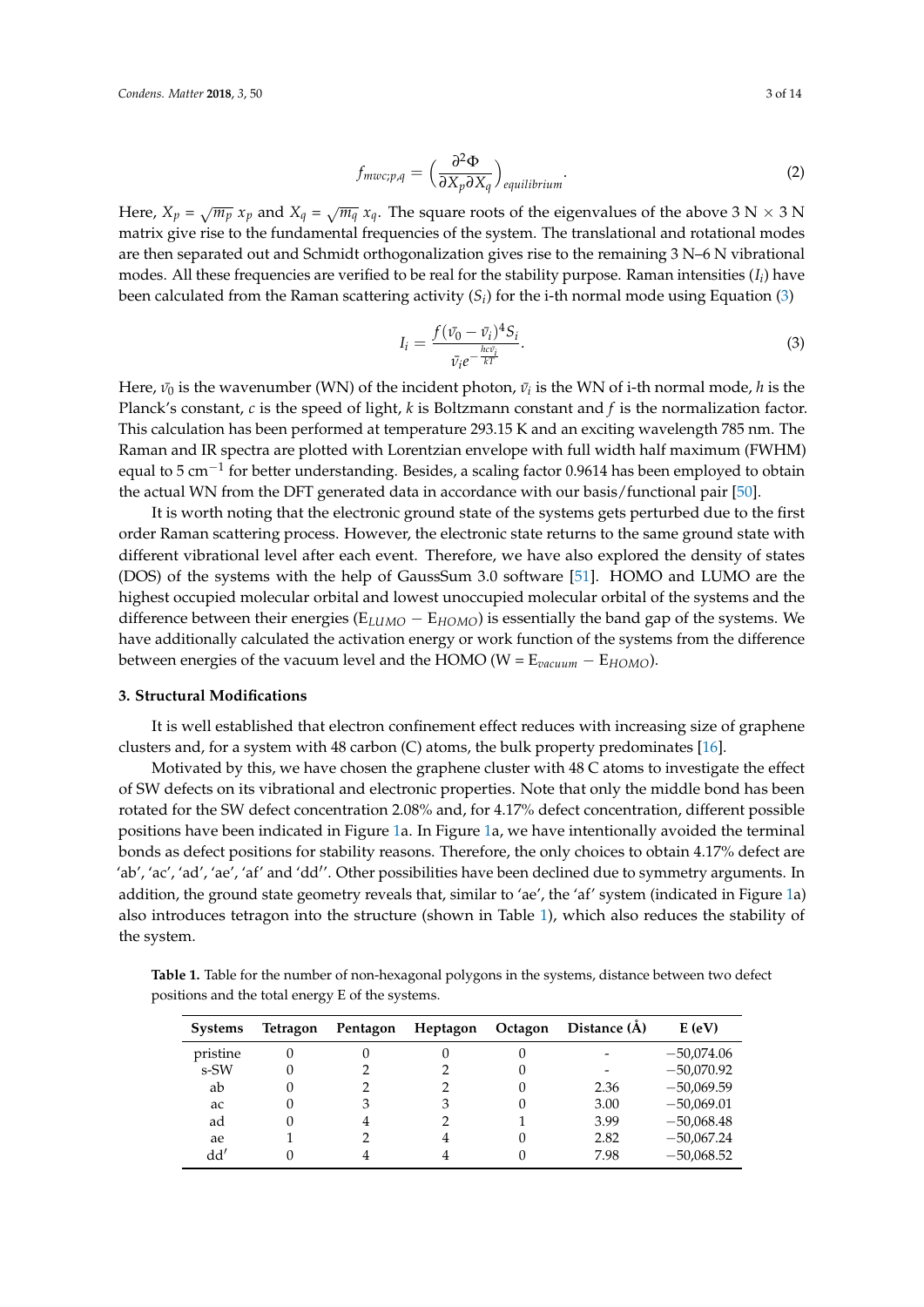

**Figure 1.** (**a**) The schematic diagram of the optimized GQD with 2.08% defect concentration. Any one of the bonds b, c, d, e, f, d′ can be additionally rotated to achieve 4.17% defect concentration; (**b**) Bond lengths and angles of the 2.08% SW defect concentration; (**c**) The structure ae has 4.17% defect concentration and possesses tetragon in the structure.

It is clear from Figure 1b that the optimized length of the middle bond reduces from 1.41 Å to 1.35 Å after rotation, whereas the bond 'd' or 'd′ ' gets a little elongated to 1.43 Å during this process. The SW defects, however, do not alter the total number of electrons in the system. Therefore, the total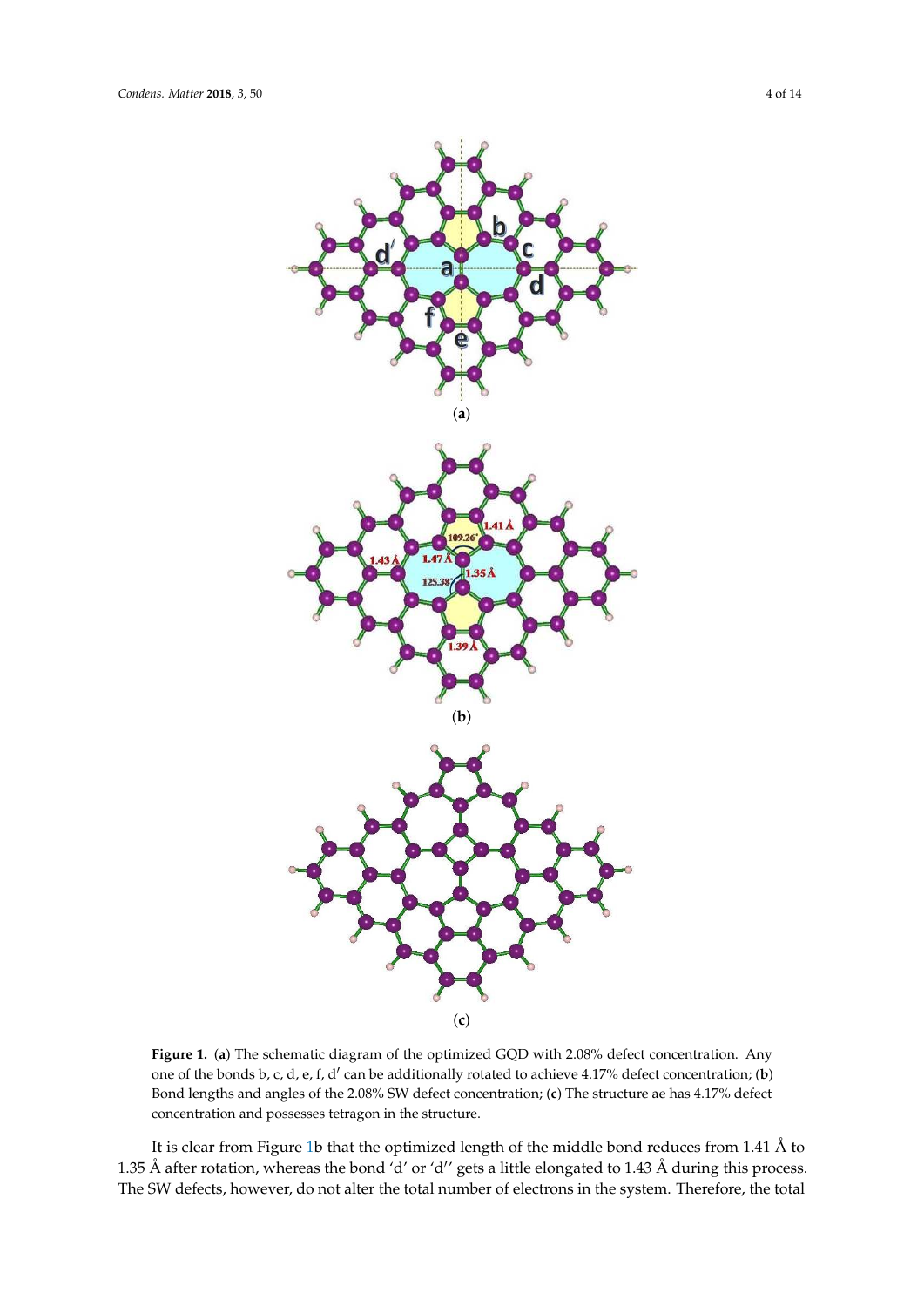energy will be a crucial parameter to compare their relative stabilities. We have observed that the total energy of the system increases by an amount of 3.15 eV after the incorporation of a 2.08% SW defect into the pristine cluster. We have further compared their respective dimensions. It is notified that the distance between terminal C atoms along the direction parallel to 'a' has been increased from 9.91 Å to 10.54 Å, while that along 'd' contracted from 15.56 Å to 15.15 Å. This change is due to the generation of tensile and compressive stresses into the system along respective directions as a secondary effect of SW defects. This SW defect generated stress is responsible for the increase of the total energy of the system with a 2.08% SW defect. The stress in the system is further enhanced for 4.17% defect concentration. As a result, the systems undergo buckling while trying to minimize the effect of this additional stress. This supports the fact that presence of SW defects in the system has the tendency to form non-planar nanostructures due to the intrinsic rumpling in the system [52]. The effects of topological SW defects on the systems are listed in Table 1 for better understanding. It is to be noted that pristine structure exhibits the highest stability and the stability decreases with increasing defect concentrations. Two structures 'ab' and 'ac' possess the least buckling and have the highest stability, whereas the 'ae' structure shown in Figure 1c contains tetra-ring in the network and is the least stable structure among all.

### **4. Raman Spectra**

In the 1st order Raman scattering process, an incident photon interacts with the system and the system radiates a photon with some other frequency. As a result, the system changes its initial vibrational state. The frequency difference between the incident and emergent photon is thus a measure of long wavelength lattice vibration. Using these frequencies, popularly known as Raman shift, the systems can be efficiently characterized. In this context, it is important to note that the IR absorption spectra also provide the same information as we will see in the next section. However, Raman spectra are more handy tools for the high frequency lattice vibrations. The dangling bonds of the terminal C atoms are passivated with H atoms for stability purposes [53]. The Raman spectra of the graphene cluster exhibit a prominent C-C stretching mode at 1562.22 cm<sup>-1</sup>. This mode is similar to the characterizing G mode vibration of an *sp*<sup>2</sup> hybridized graphene sheet. In addition, there are some other modes present in the Raman spectra of the pristine system. These are the stretching modes at 1303.37 cm<sup>-1</sup>, 1326.44 cm<sup>-1</sup>, 1336.40 cm<sup>-1</sup>, 1337.82 cm<sup>-1</sup> etc. In addition, we have observed a low frequency mode at 228.79 cm<sup> $-1$ </sup> attributed to the out of phase contraction and expansion of the whole system. The edge atoms as well as the terminal C-H bonds also contribute in the Raman pattern. We have intentionally avoided the discussions related to the less important high frequency modes caused by the vibration of C-H bonds only. We have further explored the effect of 2.08% SW defect on the Raman spectra as depicted in Figure 2.

The G mode of the pristine structure has been observed to be slightly red shifted to 1544.21 cm−<sup>1</sup> in the presence of the defect. Similar to the pristine structure, this mode is also prominent. Therefore, the SW defect in the system acts as an active scattering center for the Raman process. For better understanding, the nature of vibration corresponding to this G mode has been well described in Figure 3a.

Similar to the previous case, there are many other additional stretching modes at 970.36 cm $^{-1}$ , 1276.38 cm<sup>-1</sup>, 1413.21 cm<sup>-1</sup>, 1575.89 cm<sup>-1</sup>, etc. in the Raman spectra. In addition, a mode at 1504.42  $\text{cm}^{-1}$  needs special attention due to the atomic vibrations perpendicular to unrotated bonds. The low frequency mode associated with the out of phase contraction and expansion of the whole system has also been identified for the defected structure. This mode gets softened to the value 224.77 cm<sup>-1</sup> for a 2.08% SW defect.

We have calculated the intensity ratio of the low frequency mode to the G mode before and after the introduction of defect. This ratio for the defected structure (1.18) is smaller than that of the pristine structure (1.34). There is a mode at 1138.31 cm<sup>-1</sup> corresponding to the pendulum like oscillation of the rotated bond. In addition, there is a mode due to the solo contribution of the rotated bond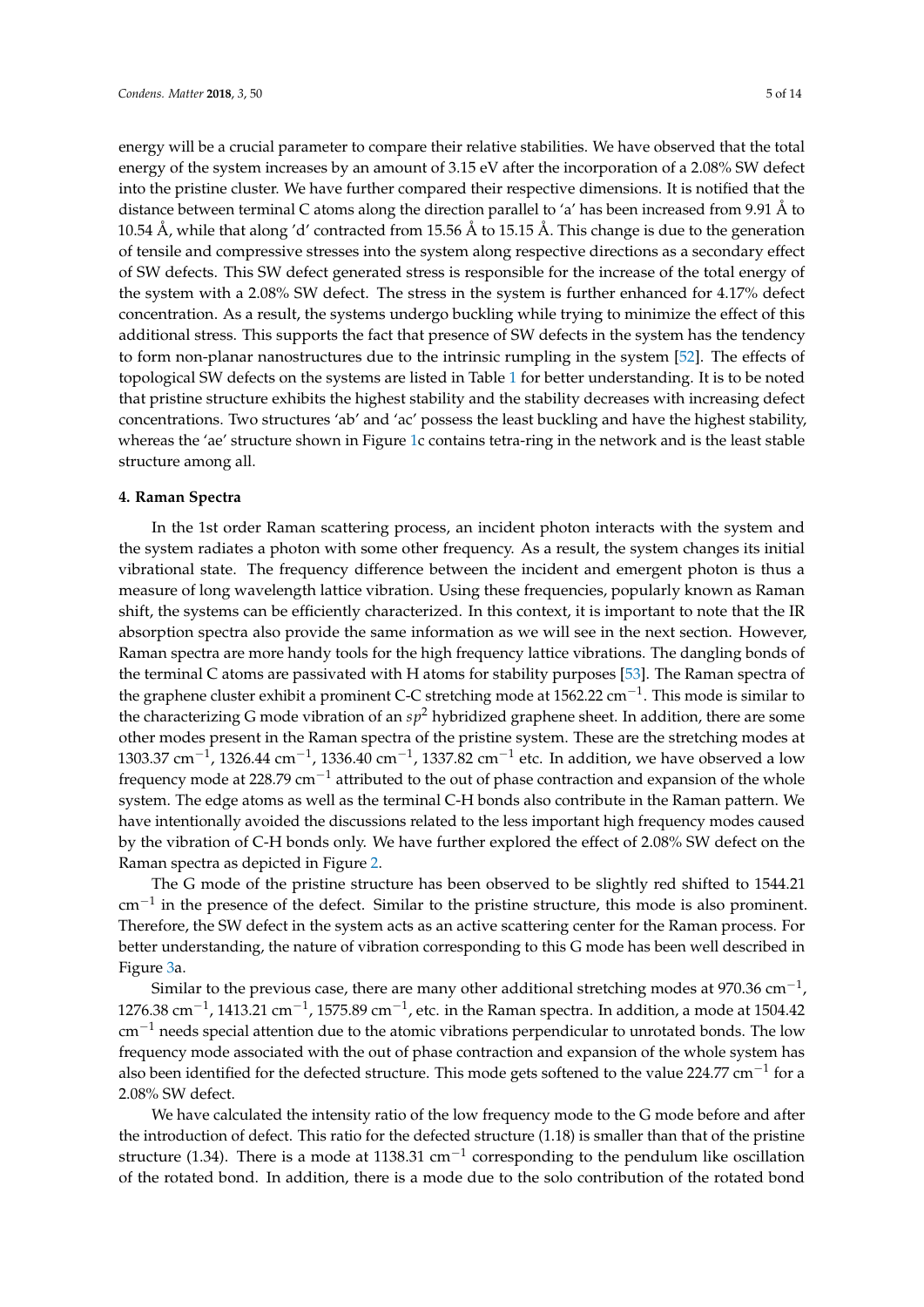at 1674.04 cm<sup>-1</sup> as depicted in Figure 3b. This mode is the maximum frequency mode due to the vibration of C atoms of the structure. The same phenomenon has been previously observed in the case of graphene sheet with a 2.04% SW defect [54]. Absence of out of plane vibrational modes in Raman spectra strongly supports the stability of both the systems. The Raman spectra have been considerably modified with increasing defect concentration (4.17%). In addition, the Raman pattern is also very sensitive to the specific position of the defect in the system. It is evident from Figure 4 that the mode near 224.77  $cm^{-1}$  is almost robust for all the systems.



**Figure 2.** Comparison between the Raman spectra of pristine graphene cluster and 2.08% SW defect.

On the other hand, the G like stretching mode with the maximum scattering activity are situated at 1541.29 cm $^{-1}$ , 1513.73 cm $^{-1}$ , 1528.78 cm $^{-1}$ , 1537.24 cm $^{-1}$  and 1535.51 cm $^{-1}$  for 'ab', 'ac', 'ad', 'ae' and 'dd'', respectively. It is clear from the above data that the G band for the most stable structure 'ab' remains almost unaltered. On the contrary, the Raman spectra of the least stable structure 'ae' exhibit several low intense modes with comparable intensities [16]. The mode (1674.04  $cm^{-1}$ ) due to the solo contribution of the SW defect has been found to be blue shifted to 1830.66 cm−<sup>1</sup> for the 'ae' system. This shift is because of the change in electrical polarizability of the system in the presence of the tetragon. The structure 'dd′ ' has however been obtained by creating two 2.08 % SW defects at large (7.98 Å) distance as shown in Table 1. Therefore, we have compared the Raman spectra of 2.08% SW defect with 'dd''. The G band of the structure is at 1535.51 cm<sup>-1</sup>, which is red shifted compared to the s-SW structure. In addition, two new low frequency modes at 22.65 cm−<sup>1</sup> and 43.08  $cm^{-1}$  have been observed in case of dd'. It is worth noting that these modes are torsional and bending modes, respectively. Therefore, the appreciable number of non-stretching modes for the dd′ system establishes relatively less stability of the structure. In addition, a 224.77 cm<sup>-1</sup> mode of the s-SW system is completely suppressed in dd′ because of large buckling produced in dd′ structure. Most interestingly, a mode at 1615.45  $cm^{-1}$  is identified as a solo stretching mode of two rotated bonds. This mode is red shifted compared to the similar mode of s-SW structure. These results help us to interpret that 7.98 Å is the minimum distance between two SW defects required to get the signature of two distinct defects separately. The assignments of different Raman active vibrational modes are listed in the supplementary document for convenience.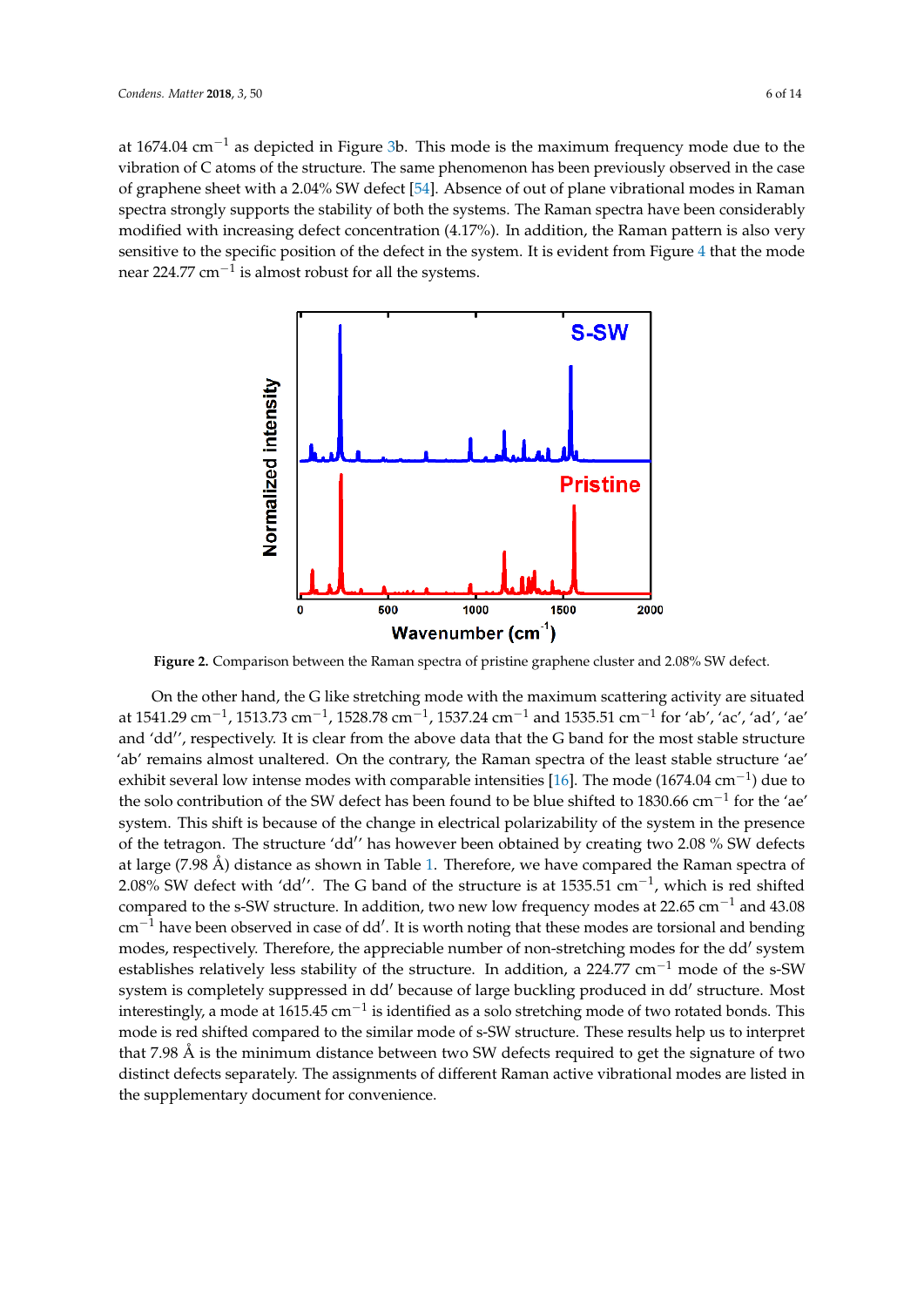

**Figure 3.** (**a**) Signature of the G mode vibration and (**b**) Solo contribution of SW defect at 1674.04 cm−<sup>1</sup> of graphene cluster with 2.08% SW defect.



**Figure 4.** Raman spectra of different possible systems with 4.17% SW defect concentration. The Raman spectra for 2.08% SW defect is also given for comparison.

#### **5. IR Spectra**

IR spectroscopy is also a very efficient tool to determine the structural details for characterization. The absorption bands of this spectra possess the information about the nature of vibration of different bonds. These vibrational modes are discrete and when the frequency of the incident photon matches with any one of these fundamental modes, they undergo absorption. The IR spectra can be classified in three frequency regions near IR (14,000–4000 cm<sup>-1</sup>), mid IR (4000–400 cm<sup>-1</sup>) and far IR (400–10 cm<sup>-1</sup>). In this section, we have mainly explored the mid and far IR fingerprints of the SW defects in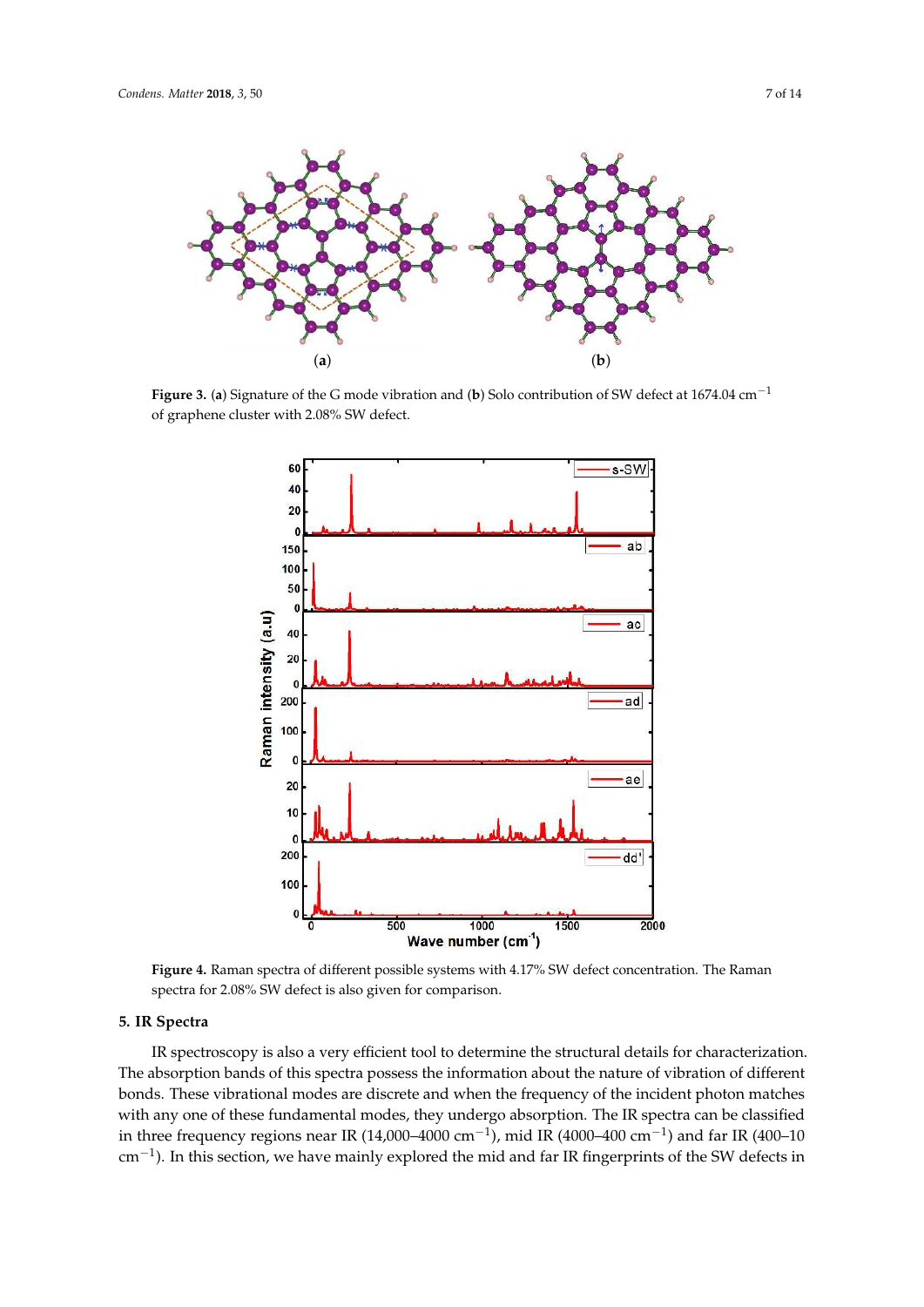graphene quantum dots. For better understanding, the IR spectra of all the systems are depicted in the supplementary document.

Most of the IR modes of pristine GQD have been observed to be red shifted in the presence of s-SW defect. For example, the mode corresponding to the maximum absorption is at 1604.75  $cm^{-1}$  for GQD, whereas the same for s-SW system is 1674.04 cm<sup>-1</sup>. We have further explored the low intense absorption peak due to the solo contribution of the defected bond is at 1674.04 cm<sup>-1</sup>. Additionally, some new IR active modes have been observed for the defected system. The maximum absorption peaks for the structures with 4.17% doping concentration are at 884.25 cm $^{-1}$  (ab), 873.54 cm $^{-1}$  (ac),  $876.88$  cm<sup>-1</sup> (ad), 1522.78 cm<sup>-1</sup> (ae) and  $863.28$  cm<sup>-1</sup> (dd'). Therefore, these systems can also be characterized with the help of IR spectroscopy. It is interesting that we have successfully identified the IR absorption frequency corresponding to the simultaneous stretching of two individual SW defects of dd′ at 1619.29 cm−<sup>1</sup> . Similar to the Raman case, this also supports the fact that 7.98 Å is the minimum distance for two SW defects in graphene for their distinct existence.

### **6. Electronic Properties**

The anisotropic and electronic properties perturbed by the topological SW defects are discussed in this section. The importance of dipole moment is of immense help for determining related transport, chemical reactivity and opto-electronic properties of any system. It has been observed that the presence of SW defects affects the charge distribution and hence the dipole moment of the systems as listed in Table 2.

**Table 2.** Table for dipole moment (D), vacuum energy level (E*v*), LUMO and HOMO energies, band gap  $\Delta E$  (= $E_{LUMO}$  (eV) –  $E_{HOMO}$ ), and the work function W (=  $E_v - E_{HOMO}$ ).

| <b>Systems</b> | D (debye) | $E_{\nu}$ (eV) | $E_{LUMO}$ (eV) | $E_{HOMO}$ (eV) | $\Delta E$ (eV) | W (eV) |
|----------------|-----------|----------------|-----------------|-----------------|-----------------|--------|
| pristine       | 0         | 0.46           | $-2.94$         | $-4.16$         | 1.22            | 4.62   |
| s-SW           | 0.0013    | 0.47           | $-2.82$         | $-4.09$         | 1.27            | 4.56   |
| ab             | 0.8619    | 0.29           | $-2.86$         | $-4.19$         | 1.33            | 4.48   |
| ac             | 0.9864    | 0.45           | $-2.88$         | $-4.15$         | 1.27            | 4.60   |
| ad             | 0.4654    | 0.02           | $-2.84$         | $-4.09$         | 1.25            | 4.11   |
| ae             | 1.4739    | 0.13           | $-2.88$         | $-4.25$         | 1.37            | 4.38   |
| dd'            | 0.1537    | 0.54           | $-2.93$         | $-4.20$         | 1.27            | 4.74   |

It is clear from Table 2 that finite dipole moments have been induced in the otherwise non-polar system due to the presence of SW defects. The magnitude of dipole moment varies with concentration as well as distance between the defects. The charge density and direction of the dipole moment has been depicted in Figure 5. It is observed from Figure 5 that the charges are accumulated more in the left and right end of the systems.

This is because of the maximum value of local curvature near these two points. The 'ae' structure possesses the highest dipole moment. As an important note, the band gap of this structure is also maximum. In addition, 'ac' and 'ab' systems also exhibit appreciable dipole moments. Here, another important note is that the dd' structure has the minimum dipole moment among all  $4.17\%$ defected systems. This is due to the fact that the separation of SW defects has the maximum value in dd′ structure. All these finite and appreciable values of dipole moment can attain the minimum requirement for any polar gas sensors [44,55,56].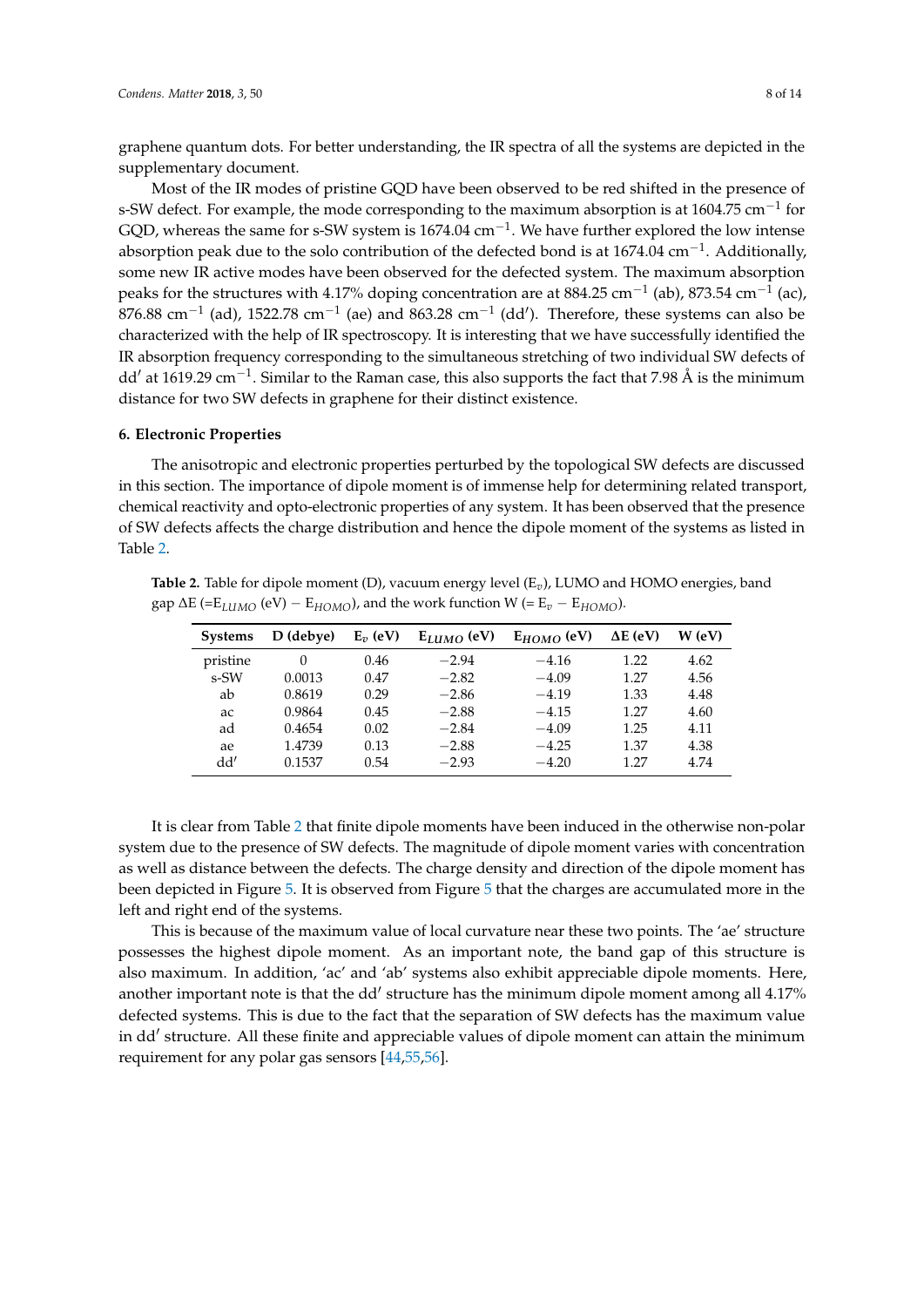

**Figure 5.** Charge density plot of (**a**) s-SW and (**b**) ae structure. The direction of the dipole moment has been shown with a red arrow. The image has been drawn with isovalue 0.01 e $^-$  / au $^3$ .

The electronic properties essentially depend on DOS near  $E_F$  of the systems. Not only that, the HOMO-LUMO gap in this regard plays a vital role in deciding appropriate opto-electronic properties and chemical stability of the systems. We have thus explored the electronic state of the systems by computing the DOS corresponding to different discrete molecular levels as shown in Figure 6. For better comparison, Fermi energy ( $E_F \approx (E_{LUMO} + E_{HOMO})/2)$  of the system is set to zero. Two systems ab and ac with 4.17% defect concentration possess a higher degree of stability and exhibit zero DOS at E*<sup>F</sup>* similar to the pristine and s-SW defect case. Figure 6a reveals that the nature of DOS near E*<sup>F</sup>* remains almost similar for pristine and s-SW structure.

In addition, the identification of HOMO-LUMO levels in the defected systems is also essential for designing opto-electronic devices. Therefore, the positions of the HOMO and LUMO orbitals of s-SW and dd′ structures are given in Figure 7. It is observed that there are no LUMO orbitals in the C atoms situated on the principal axis (parallel to the bond 'a') for both the systems. On the contrary, HOMO levels are observed on the rotated C dimers and their neighbouring C atoms of both the systems. We have further calculated the electrical conductivity  $(\sigma)$  of the systems from the following Equation (4)

$$
\sigma = \sigma_0 e^{-\frac{\Delta E}{2kT}}.\tag{4}
$$

Here,  $\sigma_0$ , *k* and *T* represent the proportionality constant, Boltzmann constant and temperature, respectively. These values of electrical conductivity essentially depend on the energy difference of the discrete molecular levels near E*F*. It is really important to obtain the information about electron scattering through the medium. We have observed that the room temperature conductivity of the s-SW structure is 0.37 times that of the pristine structure, whereas, for the 4.17% defect concentration, the structures 'ac' and 'dd′ ' exhibit similar conductivity as s-SW because of the similar values of the HOMO-LUMO gaps, whereas the conductivity of 'ab' is 0.11 times that of the pristine system or 0.3 times that of the s-SW system. Careful observation, however, indicates that the pristine system possesses the highest conductivity and the system 'ab' shows the least conductivity. The reason for this low conductivity of 'ab' is as follows. The electrons encounter more scattering due to the structural defomation of this structure.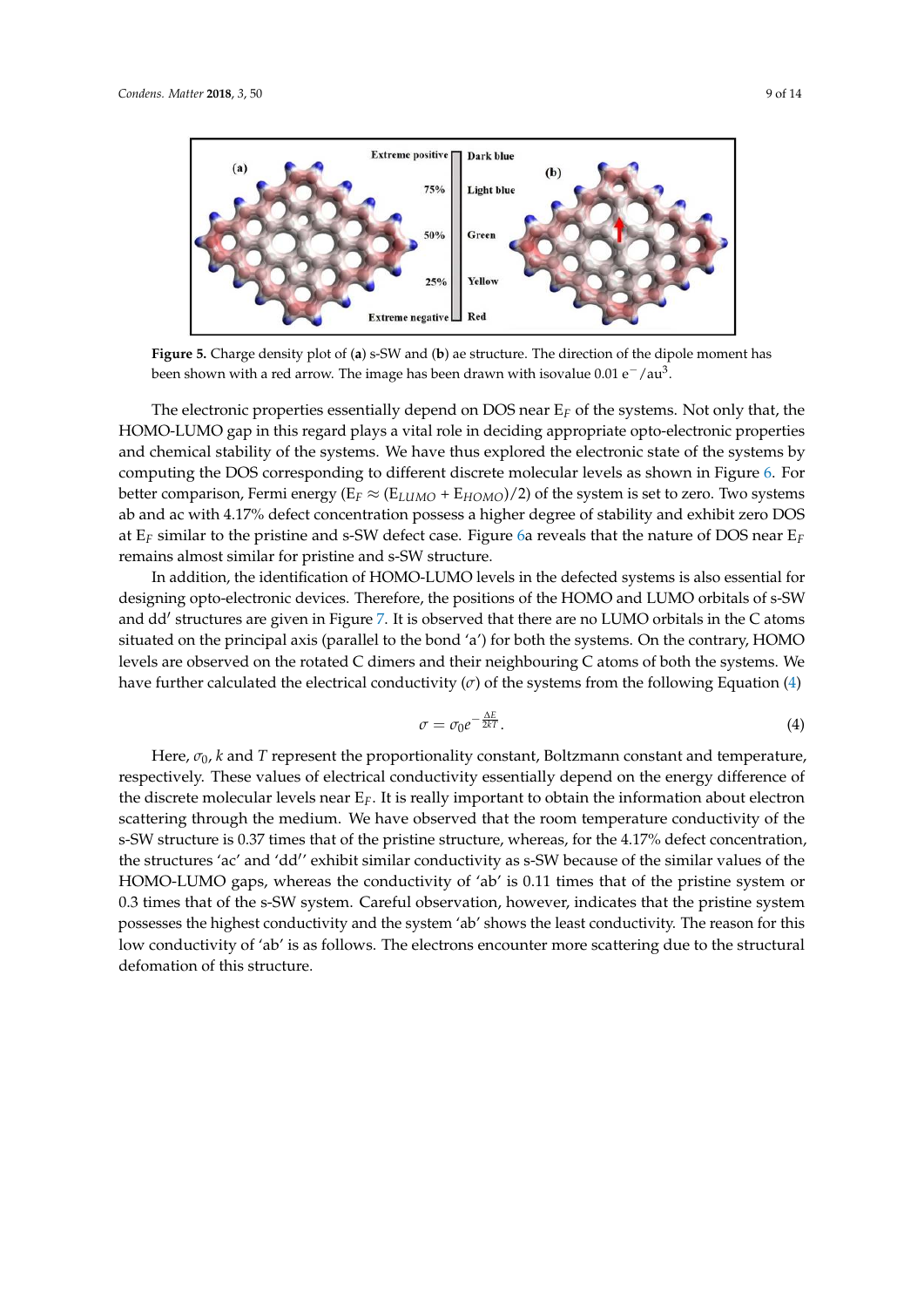

**Figure 6.** Density of states spectra of (**a**) s-SW and pristine GQD' (**b**) ab; (**c**) ac; (**d**) ad; (**e**) ae; and (**f**) dd′ structures. The E*<sup>F</sup>* of all the structures are set to zero for convenience. The full width at half maximum of the Lorentzian fitted DOS envelope is 0.1 eV.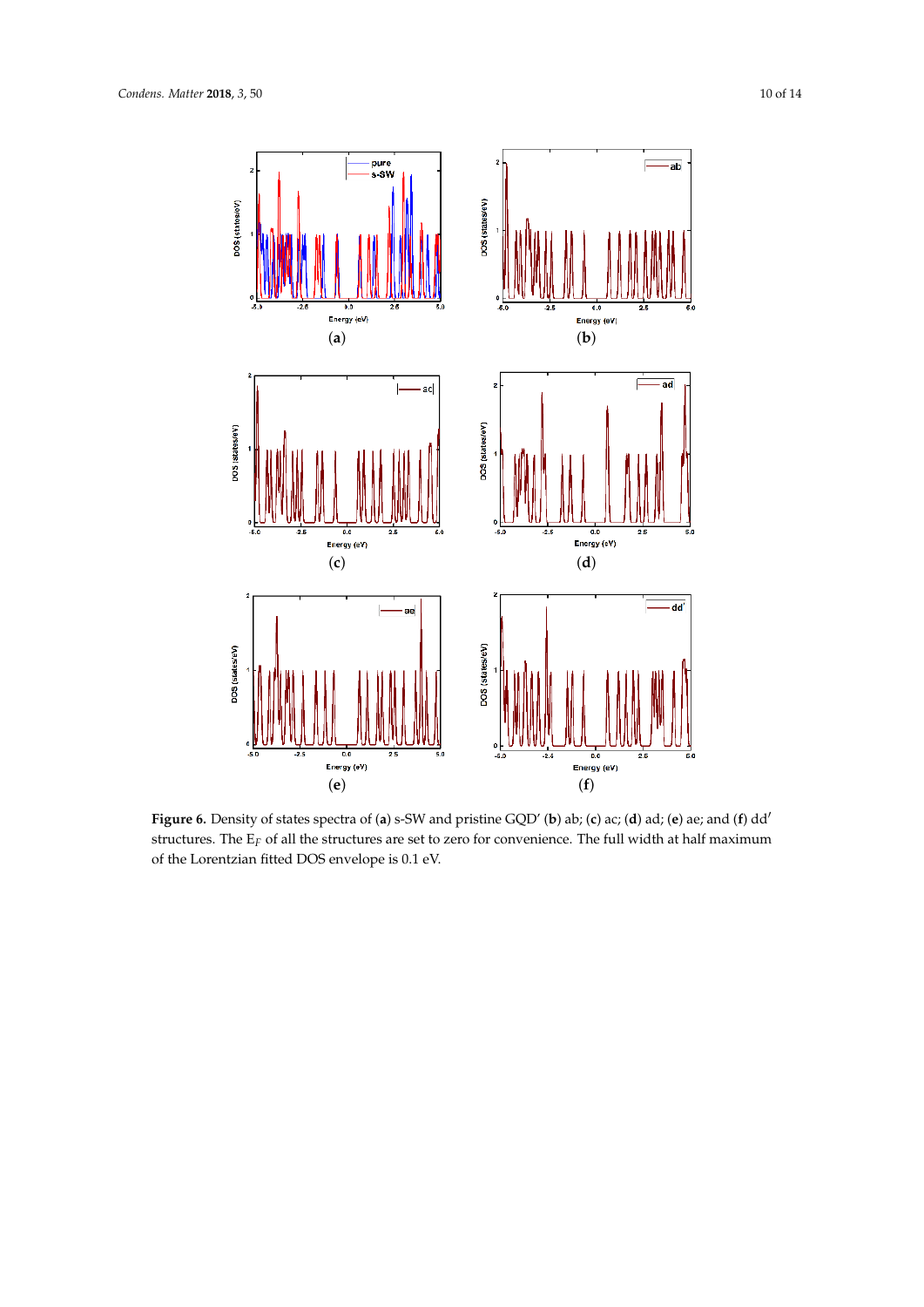

**Figure 7.** (**a**) HOMO of s-SW; (**b**) LUMO of s-SW; (**c**) HOMO of dd′ ; (**d**) LUMO of dd′ . The image has been drawn with isovalue 0.01 e $^-$ /au $^3$ .

To explore the possibility of thermionic emission, we have now explored the variations of work function (W) with concentration and distance between the defects. For clear understanding, these values are plotted with the conductivity data in Figure 8. The values of W are relatively high for all the structures. The value of W generally decreases in the presence of SW defect. The only exception is the 'dd′ ' where the value of W is greater than the pristine structure. These results will be important related to the study of possible applications of these systems in electrical devices.



Figure 8. Conductivity and work function for structures with different defects.

# **7. Conclusions**

A systematic investigation of geometric structure, Raman spectra, IR spectra and electronic properties of the graphene quantum dot with different SW defects have been presented in this paper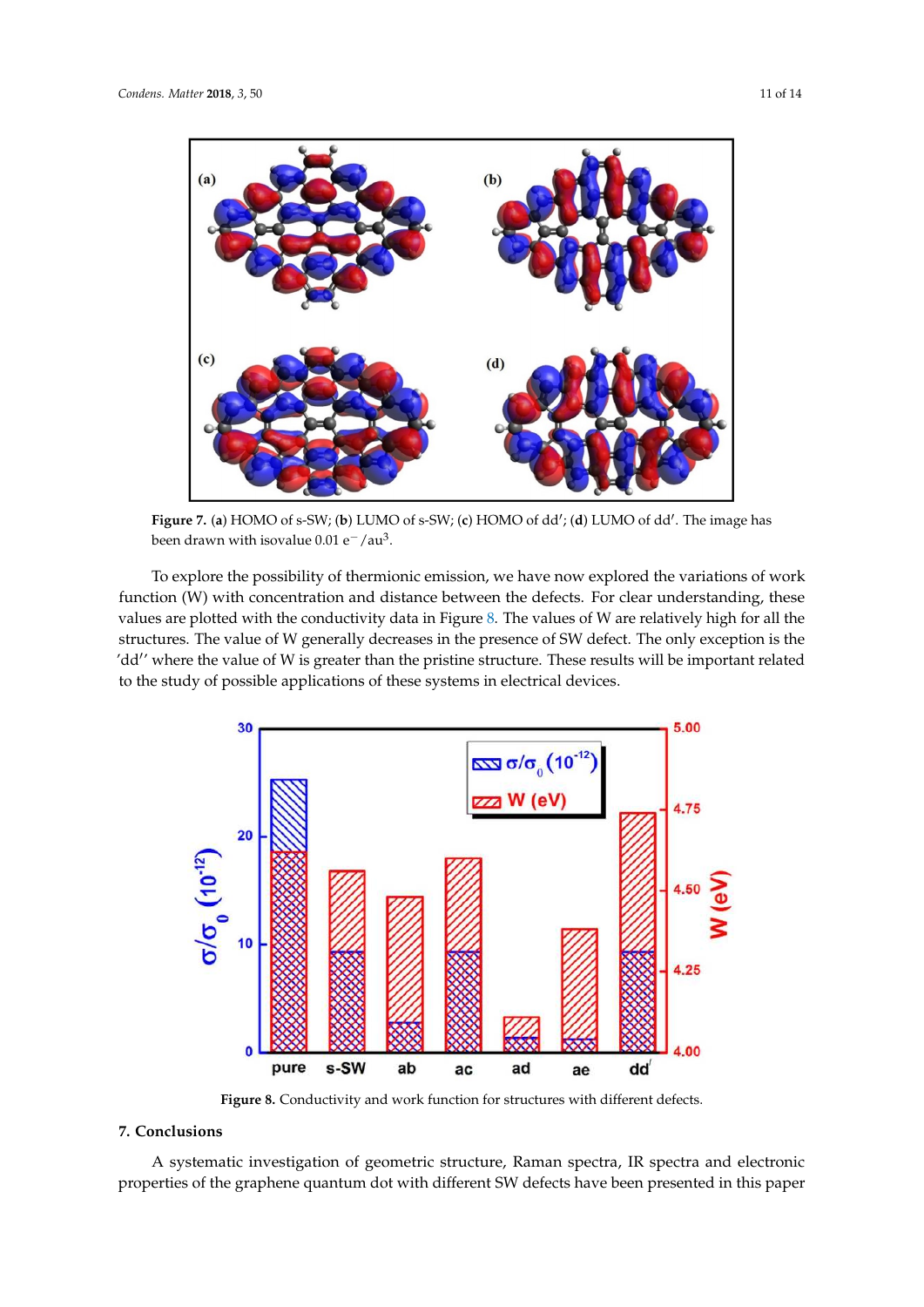under the framework of DFT. The stress has been developed due to the presence of 2.08% SW defect in the graphene network. As a consequence, the G mode (1562.22 cm<sup>-1</sup>) has been found to be red shifted to 1544.21 cm<sup>-1</sup> after incorporation of a defect. The specific nature of the atomic vibrations responsible for this new G mode vibration has been identified in this paper. In addition to that, low frequency out of phase vibration of the whole system is also found to be softened from 228.79 cm<sup>-1</sup> to 224 cm<sup>-1</sup> after incorporation of the defect. Another high frequency peak at  $1674.04 \text{ cm}^{-1}$  has been recognized as a characterizing mode caused by the solo contribution of the defected bond. The stability of the systems decreases with increasing SW defect concentrations. In addition, the relative stabilities of the systems for a particular SW defect concentration (4.17%) also depend upon the separation between the defects. We have thus explored the most stable defect positions ('ab' and 'ac') for 4.17% doping concentration. The DOS spectra reveal the absence of DOS at E*<sup>F</sup>* for all these defected structures similar to the pristine system. The electrical conductivity has been observed to be reduced in the presence of SW defects. In addition, the value of work function generally decreases in the presence of SW defects. However, 'dd′ ' possesses a greater value of it as an exception. As a special note, the Raman spectra of the system with two SW defects separated at a distance 7.98 Å possess a mode at 1615.45 cm $^{-1}$  that can be identified as the signature benchmark related to the collective effect of two individual SW defects only. This result has been well supported by the existence of the same mode in IR spectra at 1619.29 cm $^{-1}$ . Therefore, this distance can be thought of as a minimum distance (separation) for which two SW defects can exhibit independent behaviour. Our study will be very effective to characterize the different types of SW defects into the experimental systems.

**Author Contributions:** Conceptualization, G.C.; Formal Analysis, G.C., A.B. and D.J.; Writing—Original Draft Preparation, A.B.; Supervision, Writing—Review & Editing, D.J.

**Funding:** This work is partially supported by DST-FIST, DST-PURSE, the Government of India.

**Acknowledgments:** One of the authors (A.B.) wants to thank University of Calcutta for the university research fellowship. We want to acknowledge anonymous reviewers for their critical comments and suggestions to improve the quality of the paper.

**Conflicts of Interest:** The authors declare no conflict of interest.

#### **References**

- 1. Geim, A.K.; Novoselov, K.S. The rise of graphene. *Nat. Mater.* **2007**, *6*, 183. [CrossRef] [PubMed]
- 2. Neto, A.H.C.; Guinea, F.; Peres, N.M.R.; Novoselov, K.S.; Geim, A.K. The electronic properties of graphene. *Rev. Mod. Phys.* **2009**, *81*, 109. [CrossRef]
- 3. Nath, P.; Chowdhury, S.; Sanyal, D.; Jana, D. Ab-initio calculation of electronic and optical properties of nitrogen and boron doped graphene nanosheet. *Carbon* **2014**, *73*, 275. [CrossRef]
- 4. Gui, G.; Li, J.; Zhong, J. Band structure engineering of graphene by strain: First-principles calculations. *Phys. Rev. B* **2008**, *78*, 075435. [CrossRef]
- 5. Nath, P.; Sanyal, D.; Jana, D. Semi-metallic to semiconducting transition in graphene nanosheet with site specific co-doping of boron and nitrogen. *Phys. E* **2014**, *56*, 64. [CrossRef]
- 6. Jana, D.; Nath, P.; Sanyal, D. Modifications of electronic properties of graphene by boron (B) and nitrogen (N) substitution. In *Graphene Science Handbook, Nanostructure and Atomic Arrangements*; Aliofkhazraei, M., Ali, N., Milne, W.I., Ozkan, C.S., Mitura, S., Gervasoni, J.L., Eds.; CRC Press: New York, NY, USA, 2016.
- 7. Chowdhury, S.; Das, R.; Nath, P.; Sanyal, D.; Jana, D. Electronic and optical properties of boron and nitrogen functionalizad graphene nanosheet. In *Chemical Functionalization of Carbon Nano-Materials: Chemistry and Applications*; Thakur, V.K., Thakur, M.K., Eds.; CRC Publications: New York, NY, USA, 2015.
- 8. Chowdhury, S.; Jana, D. A theoretical review on electronic, magnetic and optical properties of silicene. *Rep. Prog. Phys.* **2016**, *79*, 126501. [CrossRef] [PubMed]
- 9. Chowdhury, S.; Bandyopadhyay, A.; Dhar, N.; Jana, D. Optical and magnetic properties of free-standing silicene, germanene and T-graphene system. *Phys. Sci. Rev.* **2017**, *2*, 0102.
- 10. Yan, X.; Cui, X.; Li, L.-S. Synthesis of large, stable colloidal graphene quantum dots with tunable size. *J. Am. Chem. Soc.* **2010**, *132*, 5944. [CrossRef]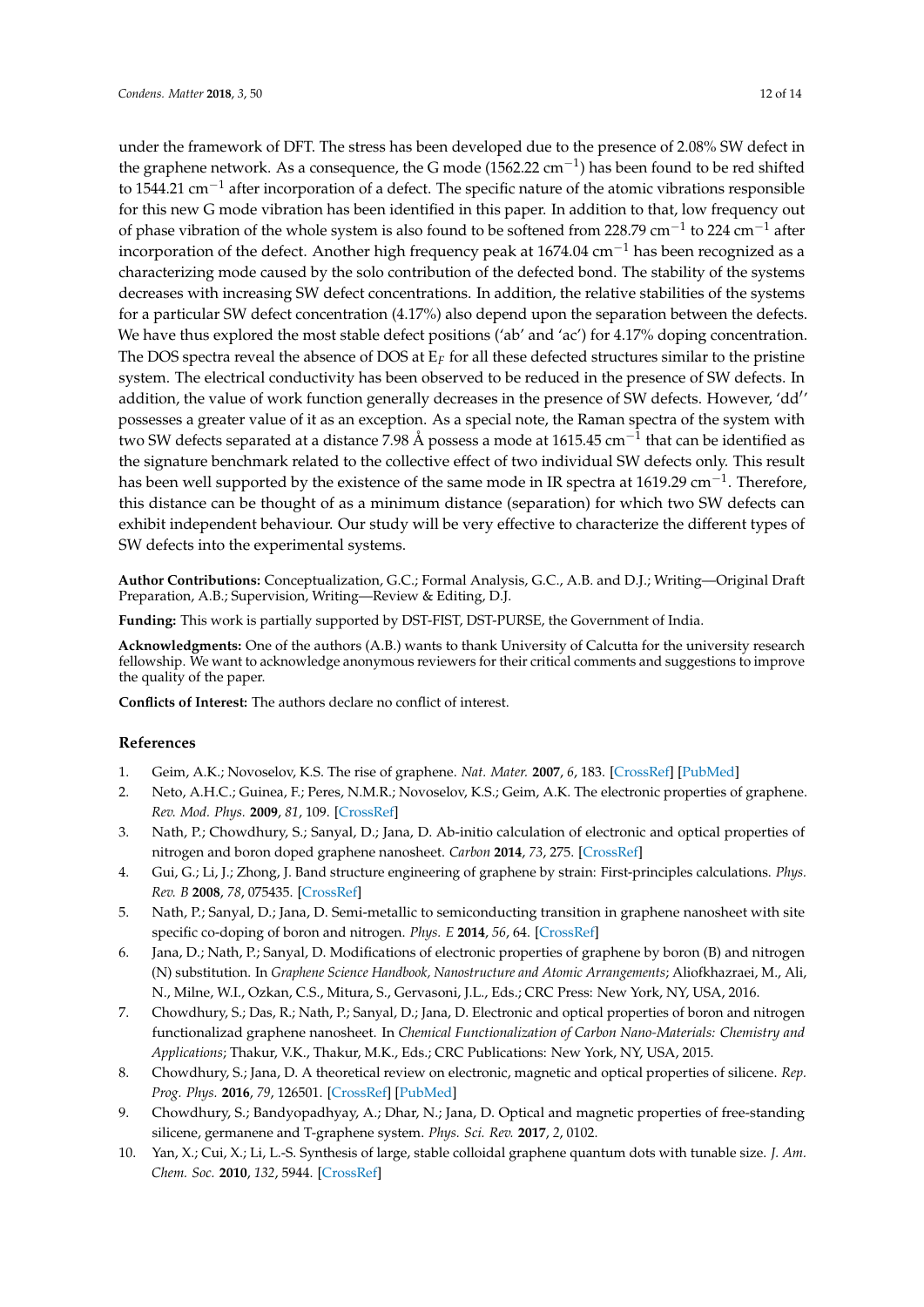- 11. Li, X.L.; Wang, X.R.; Zhang, L.; Lee, S.W.; Dai, H.J. Chemically derived, ultrasmooth graphene nanoribbon semiconductors. *Science* **2008**, *319*, 1229. [CrossRef]
- 12. Cai, J.M.; Ruffieux, P.; Jaafar, R.; Bieri, M.; Braun, T.; Blankenburg, S.; Muoth, M.; Seitsonen, A.P.; Saleh, M.; Feng, X.; et al. Atomically precise bottom-up fabrication of graphene nanoribbons. *Nature* **2010**, *466*, 470. [CrossRef]
- 13. Bandyopadhyay, A.; Nandy, A.; Chakrabarti, A.; Jana, D. Optical properties and magnetic flux-induced electronic band tuning of a T-graphene sheet and nanoribbon. *Phys. Chem. Chem. Phys.* **2017**, *19*, 21584. [CrossRef] [PubMed]
- 14. Kim, S.; Hwang, S.W.; Kim, M.K.; Shin, D.Y.; Shin, D.H.; Kim, C.O.; Yang, S.B.; Park, J.H.; Hwang, E.; Choi, S.-H.; et al. Anomalous behaviors of visible luminescence from graphene quantum dots: Interplay between size and shape. *ACS Nano* **2012**, *6*, 8203. [CrossRef] [PubMed]
- 15. Ritter, K.A.; Lyding, J.W. The influence of edge structure on the electronic properties of graphene quantum dots and nanoribbons. *Nat. Mater.* **2009**, *8*, 235. [CrossRef] [PubMed]
- 16. Das, R.; Dhar, N.; Bandyopadhyay, A.; Jana, D. Size dependent magnetic and optical properties in diamond shaped graphene quantum dots: A DFT study. *J. Phys. Chem. Solids.* **2016**, *99*, 34. [CrossRef]
- 17. Hamilton, I.P.; Li, B.; Yan, X.; Li, L. Alignment of colloidal graphene quantum dots on polar surfaces. *Nano Lett.* **2011**, *11*, 1524. [CrossRef]
- 18. Pan, D.; Xi, C.; Li, Z.; Wang, L.; Chen, Z.; Lu, B.; Wu, M. Electrophoretic fabrication of highly robust, efficient, and benign heterojunction photoelectrocatalysts based on graphene-quantum-dot sensitized TiO<sub>2</sub> nanotube arrays. *J. Mater. Chem.* **2013**, *1*, 3551. [CrossRef]
- 19. Gupta, V.; Chaudhary, N.; Srivastava, R.; Sharma, G.D.; Bhardwaj, R.; Chand, S. Luminscent graphene quantum dots for organic photovoltaic devices. *J. Am. Chem. Soc.* **2011**, *133*, 9960. [CrossRef]
- 20. Li, Y.; Zhao, Y.; Cheng, H.; Hu, Y.; Shi, G.; Dai, L.; Qu, L. Nitrogen-Doped Graphene Quantum Dots with Oxygen-Rich Functional Groups. *J. Am. Chem. Soc.* **2012**, *134*, 15. [CrossRef]
- 21. Dong, Y.; Chen, C.; Zheng, X.; Gao, L.; Cui, Z.; Yang, H.; Guo, C.; Chi, Y.; Li, C.M. One-step and high yield simultaneous preparation of single-and multi-layer graphene quantum dots from CX-72 carbon black. *J. Mater. Chem.* **2012**, *22*, 8764. [CrossRef]
- 22. Sun, H.; Wu, L.; Gao, N.; Ren, J.; Qu, X. Improvement of photoluminescence of graphene quantum dots with a biocompatible photochemical reduction pathway and its bioimaging application. *ACS Appl. Mater. Interfaces* **2013**, *5*, 1174. [CrossRef]
- 23. Zhao, H.; Chang, Y.; Liu, M.; Gao, S.; Yu, H.; Quan, X. A universal immunosensing strategy based on regulation of the interaction between graphene and graphene quantum dots. *Chem. Commun.* **2013**, *49*, 234. [CrossRef]
- 24. Ran, X.; Sun, H.; Pu, F.; Ren, J.; Qu, X. Ag nanoparticle-decorated graphene quantum dots for label-free, rapid and sensitive detection of Ag<sup>+</sup> and biothiols. *Chem. Commun.* **2013**, *49*, 1079. [CrossRef]
- 25. Bai, J.M.; Zhang, L.; Liang, R.P.; Qiu, J.D. Graphene quantum dots combined with europium ions as photoluminescent probes for phosphate sensing. *Chem. Eur. J.* **2013**, *19*, 3822. [CrossRef] [PubMed]
- 26. Hashimoto, A.; Suenaga, K.; Gloter, A.; Urita, K.; Iijima, S. Direct evidence for atomic defects in graphene layers. *Nature* **2004**, *430*, 870. [CrossRef]
- 27. Meyer, J.C.; Geim, A.K.; Katsnelson, M.I.; Novoselov, K.S.; Booth, T.J.; Roth, S. The structure of suspended graphene sheets. *Nature* **2007**, *446*, 60. [CrossRef] [PubMed]
- 28. Fasolino, A.; Los, J.H.; Katsnelson, M.I. Intrinsic ripples in graphene. *Nat. Mater.* **2007**, *6*, 858. [CrossRef] [PubMed]
- 29. Alam, A.; Sanyal, B.; Mookerjee, A. Effect of disorder on the electronic properties of graphene: A theoretical approach. *Phys. Rev. B* **2012**, *86*, 085454. [CrossRef]
- 30. Sadhukhan, B.; Nayak, A.; Mookerjee, A. Effect of random vacancies on the electronic properties of graphene and T graphene: A theoretical approach. *Indian J. Phys.* **2017**, *91*, 1541. [CrossRef]
- 31. Chowdhury, S.; Baidya, S.; Nafday, D.; Halder, S.; Kabir, M.; Sanyal, B.; Saha-Dasgupta, T.; Jana, D.; Mookerjee, A. A real-space study of random extended defects in solids: Application to disordered Stone–Wales defects in graphene. *Phys. E* **2014**, *61*, 191. [CrossRef]
- 32. Kotakoski, J.; Meyer, J.C.; Kurasch, S.; Santos-Cottin, D.; Kaiser, U.; Krasheninnikov, A.V. Stone–Wales-type transformations in carbon nanostructures driven by electron irradiation. *Phys. Rev. B* **2011**, *83*, 245420. [CrossRef]
- 33. Jana, D.; Sun, C.L.; Chen, L.C.; Chen, K.H. Effect of chemical doping of boron and nitrogen on the electronic, optical, and electrochemical properties of carbon nanotubes. *Prog. Mater. Sci.* **2013**, *58*, 565. [CrossRef]